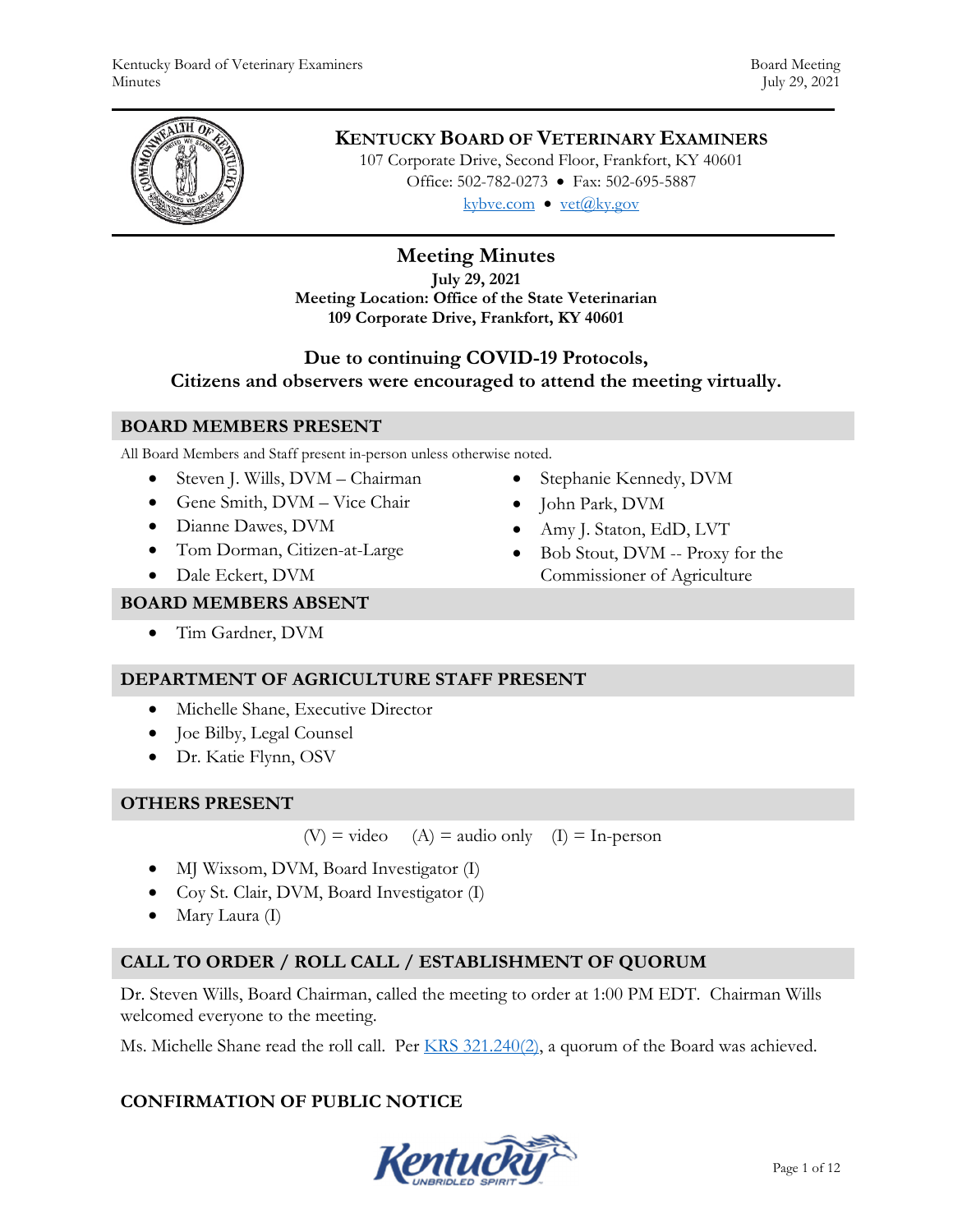Kentucky Board of Veterinary Examiners Board Meeting Board Meeting Minutes July 29, 2021

Ms. Shane confirmed the public notice for this meeting was sent on Tuesday, July 27, 2021, to the Kentucky Department of Agriculture (KDA) media contact list, and was also posted on the KBVE website Meetings page.

### **READING OF MISSION STATEMENT**

Vice Chair Gene Smith, DVM read aloud the Board's mission statement.

### **CONSENT AGENDA**

- Board Meeting Minutes from May 27, 2021 and June 17, 2021
- Budget Expenditures since 5/27 meeting, F.Y. 2021 closeout and start of F.Y. 2022
- Applications Committee Report on New Applications
- Applications Committee Report on New CE Requests
- Approval of Board Per Diem and Mileage

**A MOTION** was made by Ms. Amy Staton to approve the consent agenda. The motion, seconded by Dr. John Park, passed unanimously.

#### **Budget**

The budget expenditures and revenue approved are summarized for F.Y. 2021, July 1, 2020, through June 30, 2021, and for F.Y. 2022, July 1, 2021, through July 20, 2021 as follows:

- $\bullet$  F.Y. 2021
	- o Receipts  $= $556,145$
	- $\circ$  Expenditures = \$359,538
	- $\circ$  End Balance = \$1,196,400
- $\bullet$  F.Y. 2022
	- $\circ$  Receipts = \$5,245
	- $\circ$  Expenditures = \$14,932
	- o Current Balance =  $$1,186,712$

Applications Committee Reports.

- Report on New Applications
- Report on New CE Requests

The Applications Committee Reports are as follows in Table 1: Approved Applicants for Licensure and Certification, and Table 2: Approved CE Requests. The Board approved 45 veterinarian, eight (8) veterinary technician, and one (1) animal euthanasia specialist applications. The Board approved CE requests for 29 hours of CE for veterinarians and 23 hours of CE for veterinary technicians.

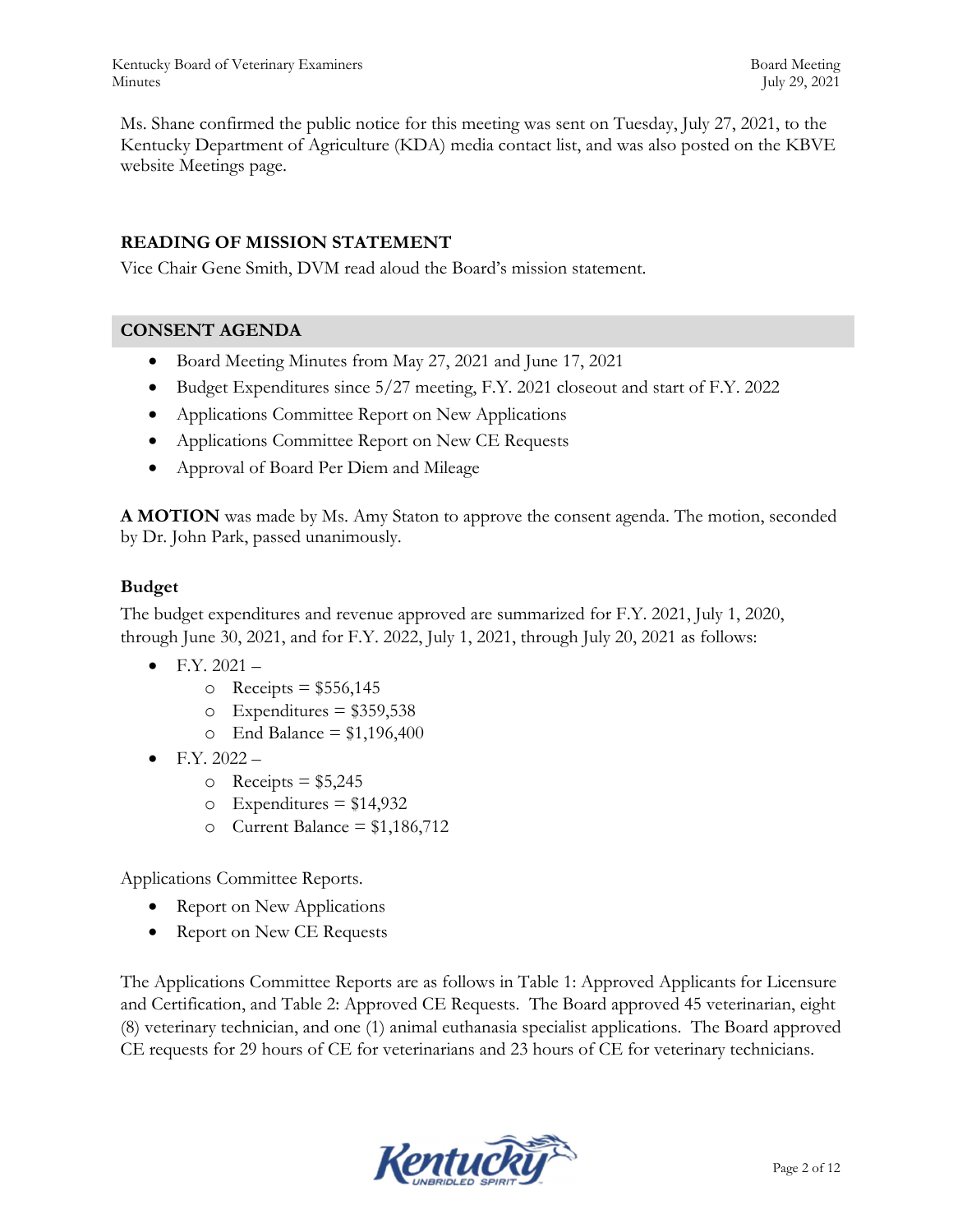| Table 1: Approved Applicants for Licensure and Certification |                   |                   |                     |               |  |  |  |
|--------------------------------------------------------------|-------------------|-------------------|---------------------|---------------|--|--|--|
| <b>Row</b><br>#                                              | <b>First Name</b> | <b>Last Name</b>  | <b>License Type</b> | App. Type     |  |  |  |
| 1                                                            | Robyn S.          | Allen             | Veterinarian        | <b>New</b>    |  |  |  |
| $\overline{2}$                                               | Lindsey E.        | Arthur            | Veterinarian        | <b>New</b>    |  |  |  |
| 3                                                            | Dominica M.       | Avery             | Veterinarian        | Endorsement   |  |  |  |
| $\overline{4}$                                               | Rebekah J.        | <b>Brinks</b>     | Veterinarian        | Endorsement   |  |  |  |
| 5                                                            | Rachel M.         | <b>Butler</b>     | Veterinarian        | Endorsement   |  |  |  |
| 6                                                            | Katelyn E.        | <b>Byers</b>      | Veterinarian        | <b>New</b>    |  |  |  |
| 7                                                            | Marisa J.         | Clark             | Veterinarian        | <b>New</b>    |  |  |  |
| 8                                                            | Shanna R.         | Clifford          | Veterinarian        | Endorsement   |  |  |  |
| 9                                                            | Elizabeth M.      | Cooper            | Veterinarian        | <b>New</b>    |  |  |  |
| 10                                                           | Abigail L.        | Crane             | Veterinarian        | Reinstatement |  |  |  |
| 11                                                           | Caleb B.          | Deaton            | Veterinarian        | <b>New</b>    |  |  |  |
| 12                                                           | Sarah E.          | Escaro            | Veterinarian        | Reinstatement |  |  |  |
| 13                                                           | Justin E.         | Farris            | Veterinarian        | Endorsement   |  |  |  |
| 14                                                           | Hannah N.         | Finney            | Veterinarian        | <b>New</b>    |  |  |  |
| 15                                                           | Kaitlin E.        | Flectcher         | Veterinarian        | <b>New</b>    |  |  |  |
| 16                                                           | Brandon A.I.      | Frantz            | Veterinarian        | <b>New</b>    |  |  |  |
| 17                                                           | Kelly A.          | Gavin             | Veterinarian        | Endorsement   |  |  |  |
| 18                                                           | Brianna N.        | Hamrick           | Veterinarian        | <b>New</b>    |  |  |  |
| 19                                                           | W. Jared          | High              | Veterinarian        | Endorsement   |  |  |  |
| 20                                                           | Shannon M.        | Hinton            | Veterinarian        | Endorsement   |  |  |  |
| 21                                                           | Amber L.          | Howarth-Williams  | Veterinarian        | Endorsement   |  |  |  |
| 22                                                           | Oonagh L.         | Hynes             | Veterinarian        | <b>New</b>    |  |  |  |
| 23                                                           | Kelly L.          | Jones             | Veterinarian        | <b>New</b>    |  |  |  |
| 24                                                           | Alexandra R.      | Knetsche          | Veterinarian        | <b>New</b>    |  |  |  |
| 25                                                           | Kaitlyn E.        | Lacy              | Veterinarian        | <b>New</b>    |  |  |  |
| 26                                                           | Daniel J.         | Markwalder        | Veterinarian        | Endorsement   |  |  |  |
| 27                                                           | Ava J.            | McPhail           | Veterinarian        | <b>New</b>    |  |  |  |
| 28                                                           | Charity E.        | Miller            | Veterinarian        | Endorsement   |  |  |  |
| 29                                                           | Tierra D.         | Price             | Veterinarian        | Endorsement   |  |  |  |
| 30                                                           | Renu              | Ramesh            | Veterinarian        | Reinstatement |  |  |  |
| 31                                                           | James K.          | Roberts           | Veterinarian        | Endorsement   |  |  |  |
| 32                                                           | Paul J.           | Savarese          | Veterinarian        | Reinstatement |  |  |  |
| 33                                                           | Sabrina E.        | Schuchard         | Veterinarian        | New           |  |  |  |
| 34                                                           | Lindsay A.        | Seewald           | Veterinarian        | New           |  |  |  |
| 35                                                           | Kaitlyn A.        | Shaheen           | Veterinarian        | New           |  |  |  |
| 36                                                           | Rebecca L.        | Shumar            | Veterinarian        | <b>New</b>    |  |  |  |
| 37                                                           | Kathryn M.        | Slaughter-Mehfoud | Veterinarian        | Endorsement   |  |  |  |
| 38                                                           | Georgina C.       | Spillane          | Veterinarian        | New           |  |  |  |

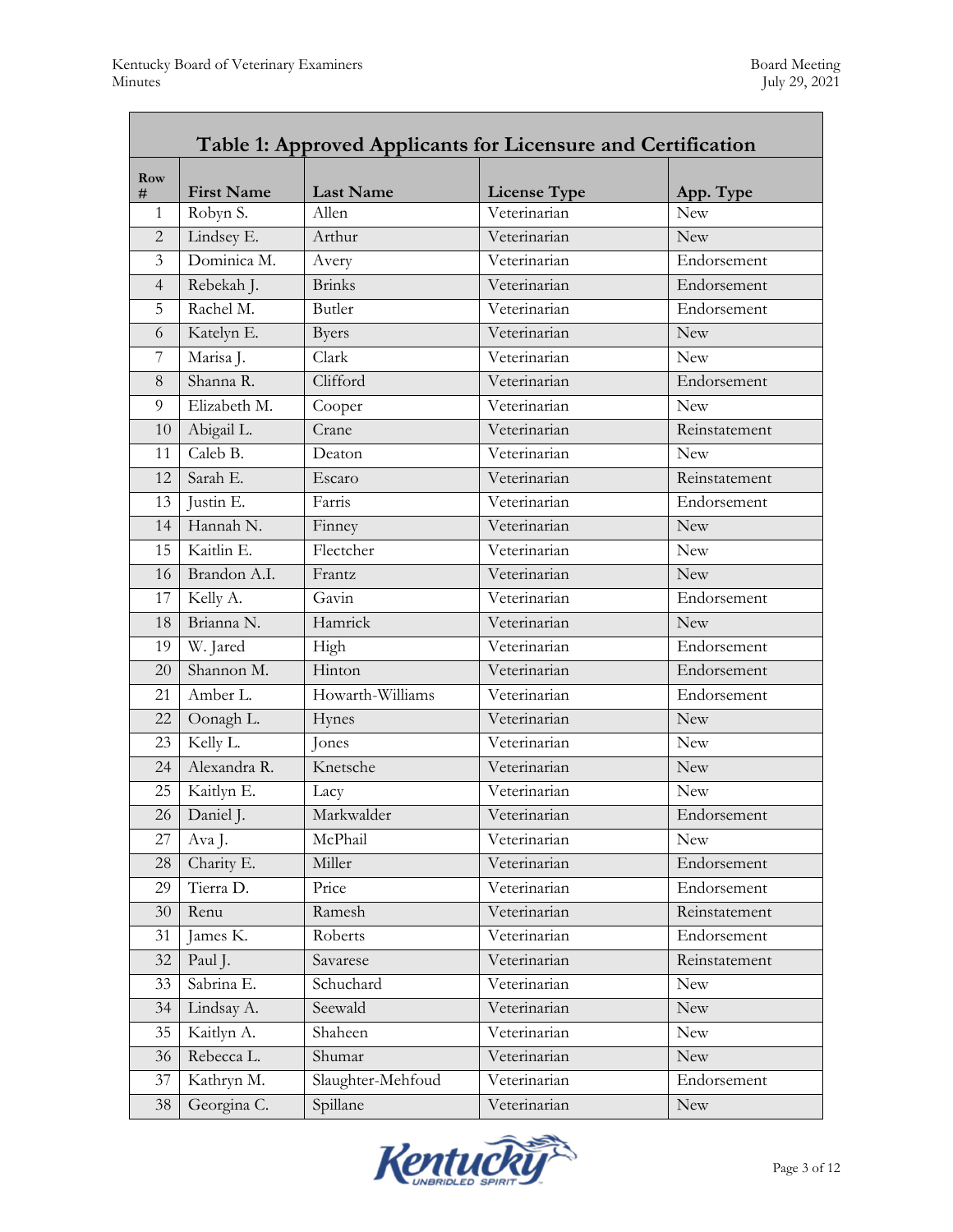| Row<br># | <b>First Name</b>                   | <b>Last Name</b>    | <b>License Type</b>   | App. Type     |
|----------|-------------------------------------|---------------------|-----------------------|---------------|
| 39       | Arlen A.                            | Stoller             | Veterinarian          | <b>New</b>    |
| 40       | Katie M.                            | Stone               | Veterinarian          | <b>New</b>    |
| 41       | Jennifer L.                         | Summerfield         | Veterinarian          | Reinstatement |
| 42       | Stacie L.                           | VanDerPloeg         | Veterinarian          | <b>New</b>    |
| 43       | Melanie M.                          | Vasquez             | Veterinarian          | <b>New</b>    |
| 44       | Olivia F.                           | Walker              | Veterinarian          | <b>New</b>    |
| 45       | Sharonda K.                         | Washington-Robinson | Veterinarian          | <b>New</b>    |
| 46       | Jeri S.                             | Griess              | Veterinary Technician | <b>New</b>    |
| 47       | Ann M.                              | Henry               | Veterinary Technician | Endorsement   |
| 48       | Staci D.                            | Miller              | Veterinary Technician | <b>New</b>    |
| 49       | Gabrielle C.                        | Murray              | Veterinary Technician | Endorsement   |
| 50       | Abigail L.                          | Scott               | Veterinary Technician | <b>New</b>    |
| 51       | Skyler R.                           | Stieffermann        | Veterinary Technician | <b>New</b>    |
| 52       | Joanna K.                           | Warner              | Veterinary Technician | <b>New</b>    |
| 53       | Ashley T.                           | Wilburn             | Veterinary Technician | <b>New</b>    |
| 54       | Chava R.                            | Finn                | Euthanasia Specialist | Reinstatement |
| 55       | <b>Butler County Animal Shelter</b> |                     | Animal Control Agency | Reinstatement |

| <b>Table 2: Approved CE Requests</b>                                     |                                               |                                     |                     |                       |  |  |  |  |  |
|--------------------------------------------------------------------------|-----------------------------------------------|-------------------------------------|---------------------|-----------------------|--|--|--|--|--|
|                                                                          |                                               | <b>CE</b> Hours<br><b>Requested</b> |                     |                       |  |  |  |  |  |
| <b>Course Title</b>                                                      | Sponsor / Provider                            | <b>Vet</b>                          | <b>Vet</b><br>Techs | Date of<br>Program(s) |  |  |  |  |  |
| Classes on the Cumberland                                                | Elanco                                        | 16                                  | 16                  | $7/30 - 8/1/2021$     |  |  |  |  |  |
| Feline Ophthamology                                                      | Greater Louisville VMA                        | $\mathcal{D}_{\mathcal{L}}$         | 2                   | 6/15/2021             |  |  |  |  |  |
| Dr. Yosra Helmy, "Novel approches to<br>combat antimicrobial resistance" | UK Gluck Equine Research<br>Center            | $\mathbf{1}$                        | 1                   | 7/26/2021             |  |  |  |  |  |
| Equine Rotavirus Workshop                                                | UK Gluck Equine Research<br>Center            | $\overline{4}$                      | $\overline{4}$      | 7/19/2021             |  |  |  |  |  |
| 2021 Reimagining Bovine Health Seminar                                   | Zoetis                                        | 6                                   |                     | 8/19/2021             |  |  |  |  |  |
| Canine and Feline Respiratory Disease /<br>CT Referral                   | Elanco. Central Kentucky<br>Veterinary Center | 1.5                                 | 1.5                 | 7/27/2021             |  |  |  |  |  |

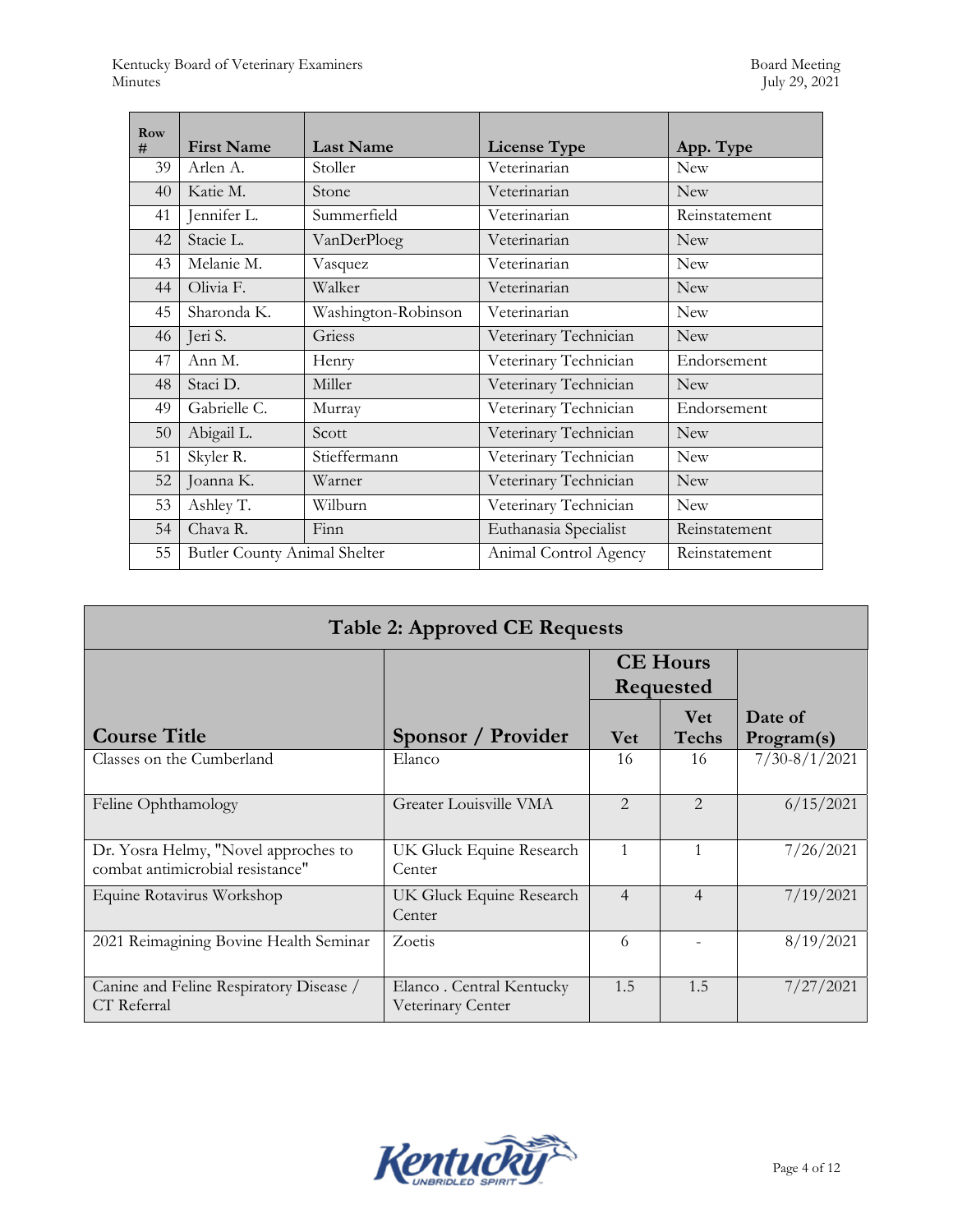#### **BUSINESS AGENDA**

#### **BUDGET MATTERS**

**KVMA partnership and Education and Outreach (E&O) Initiative in 2022** 

Ms. Shane discussed this initiative, formerly approved at the March 26, 2020, meeting of the Board; however the contract was deferred due to COVID restrictions on in-person meetings. In review, the initiative would entail regional meetings around the Commonwealth, including meetings in Louisville metro, Lexington, Northern Kentucky, Morehead, Mayfield, Owensboro, Bowling Green, and London. CE would be offered to attendees. Representatives from KBVE and KVMA would co-present an educational session helping to distinguish between the two organizations, and highlighting changes in law, licensure and renewal requirements, and common grievances.

Dr. Stout requested that KBVE considered purchasing an event booth at KVMA in the future to assist with further outreach.

**A MOTION** was made by Dr. Stout to proceed with initiating a PSC contract with KVMA in the amount of \$20,000 for the purpose of education and outreach to licensees about licensure requirements, changes in the law, common grievances, and the difference between KVMA and KBVE. The motion, seconded by Dr. Smith, passed unanimously.

#### **KVMA Conference Registration for Staff**

Ms. Shane requested that the KBVE pay for staff to attend one day of the KVMA Mid-America conference, per KRS 11A.045(1)

**A MOTION** was made by Dr. Stout to approve staff registration to the KVMA Mid-America Conference on Friday, September 24. The motion, seconded by Dr. Eckert, passed unanimously.

**• Kentucky Agricultural Council (KAC) Membership** 

Ms. Shane introduced a request for annual Membership with the Kentucky Agricultural Council (KAC); membership dues are currently \$250 annually. Mr. Bilby and Dr. Stout discussed the benefits of joining this agricultural organization.

**A MOTION** was made by Dr. Eckert to approve KBVE membership and annual renewal in the Kentucky Agricultural Council. The motion, seconded by Mr. Tom Dorman, passed unanimously.

### **OLD BUSINESS**

- **New Hire**. Welcome Amanda Briggs, who began her tenure as an Administrative Assistant III with the board on July 16.
- **Report from Operation Coal Country Mission**

Members of the Board reviewed the report submitted by CPT David Hutsebaut, DVM, following the completion of the 2021 Operation Coal Country Army Reserve Mission, which included a veterinary component. Some statistics from the report included:

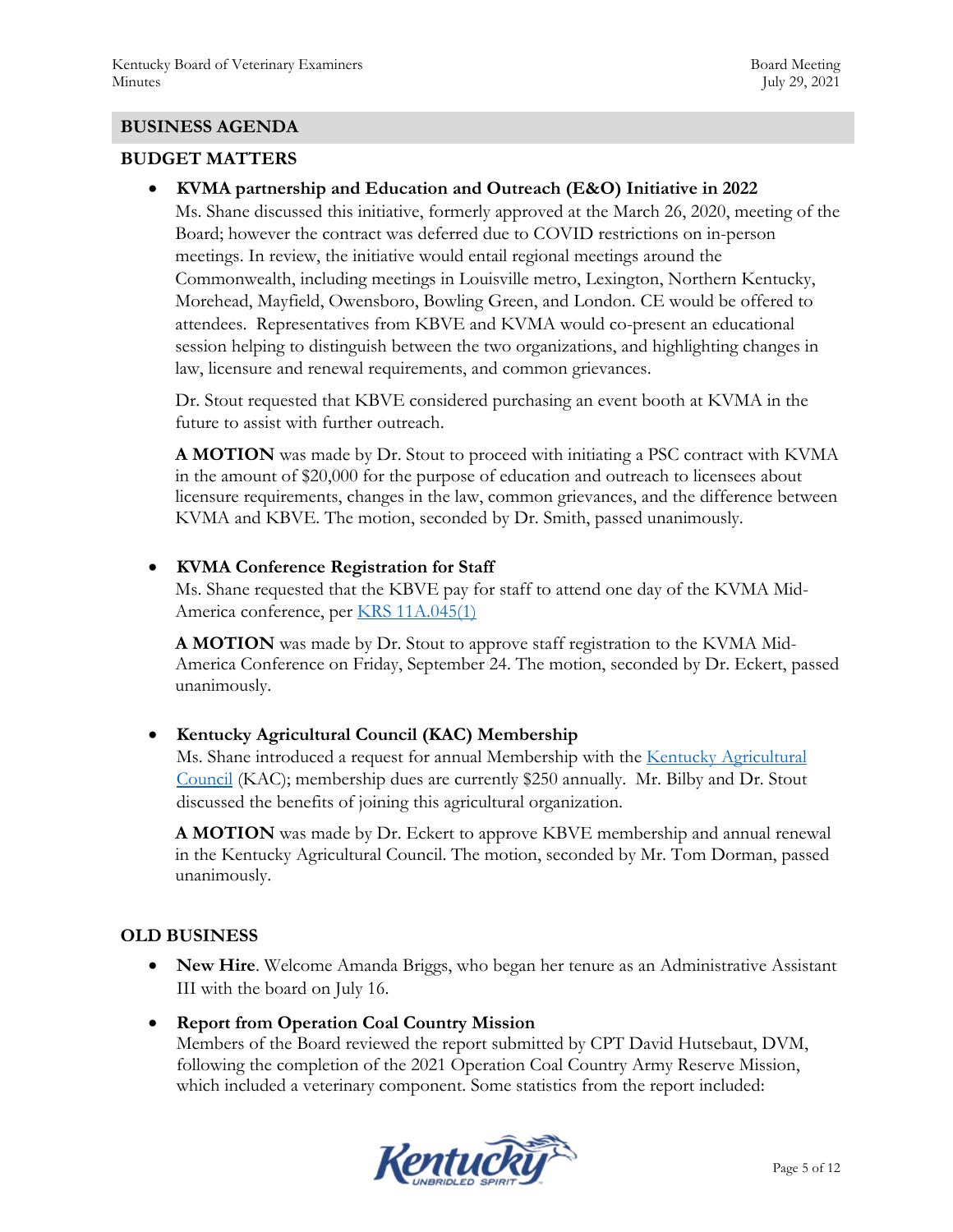- o List of locations where the work occurred
	- Manchester, Clay County at the Animal Control Office
	- Barbourville, Knox County at First Baptist Church
- o Number of each patient species seen
	- $\blacksquare$  Canine 501
	- $\blacksquare$  Feline 73
	- $\blacksquare$  Miniature Pig 1
- o List and quantity of each service provided
	- $\blacksquare$  Total physical exams  $-575$
	- Canine & Feline Rabies vaccines 440
	- Canine Heartworm Tests 200. Out of 200 HWT, 6 were found to be positive. These cases were referred to their local veterinarian for treatment.
	- Various medications including oral antibiotics and antifungals, topical ear medications, eye drops, and antihistamines were dispensed.
	- Total number of prescriptions dispensed ‐ 200
- o No surgeries were preformed
- o All patient conditions requiring follow-up care were referred to local veterinarians

#### **AAVSB Update**

o **Committee Updates** – There were no updates to report since the last meeting

#### o **Proposed Bylaw Amendments**

Members of the Board reviewed the proposed changes to the AAVSB bylaws. Ms. Shane reviewed the voting procedure and role of the designated AAVSB Delegate.

**A MOTION** was made by Dr. Park to accept the AAVSB proposed Bylaw Amendments. The motion, seconded by Ms. Staton, passed unanimously.

- o **Annual Meeting Registration**. Ms. Shane confirmed Board Members were completing travel plans.
- o **WatchDog Inaugural Report**. Ms. Shane introduced the AAVSB Inaugural WatchDog Report.

### **LICENSURE STATUS REPORT**

Ms. Shane provided the Licensure Status Report.

- **Veterinarians.** 2,507 Active licenses, up 44 licenses from the last report, and down 142 from the same time period in 2020; there are also currently 36 Inactive veterinarian licenses and two (2) Special Permits.
- **Veterinary Technicians.** 479 Active licenses, up three (3) licenses from the last report, and up 25 licenses from the same time period in 2020; there is also currently ten (10) Inactive veterinary technician licenses.

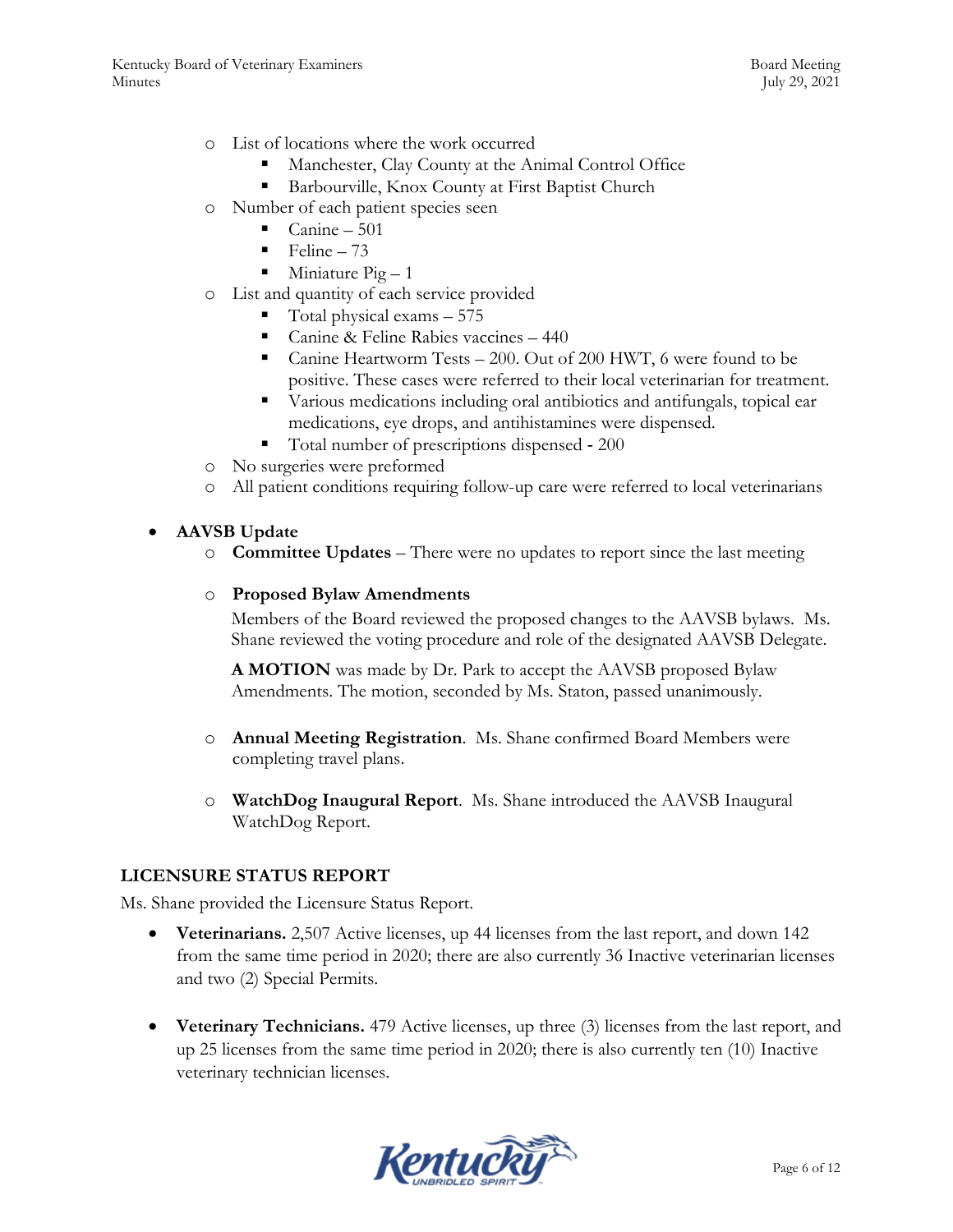- **Certified Animal Control Agencies**. 49 Active certificates, the same as the last report, and down two (2) from the same time period in 2020; and
- **Certified Animal Euthanasia Specialists**. 173 Active certificates, up one (1) from the last report, and down 11 from the same period in 2020; there are also currently four (4) Inactive animal euthanasia specialist certificates.

Of note, the 2021 renewal period for veterinary technician licensees opened on July 1.

# **APPLICATIONS COMMITTEE REPORT**

Ms. Staton and Dr. Kennedy presented the Applications Committee Reports. Members discussed:

- A veterinary technician applicant who submitted a state level background check will be required to submit the results of a personal FBI background check prior to licensure;
- A veterinary technician applicant who graduated from an AVMA accredited school, but there were clarifications required on the school's accreditation status at time of graduation;
- A veterinary technician applicant with an FBI rap sheet; and
- A late CE program submission which was approved.

### **WELLNESS COMMITTEE REPORT**

Presented by Mr. Tom Dorman…

 Contractor reported that 4 individuals doing well, one (1) individual has ceased contact, despite various attempts, and one (1) individual's contract is expiring next month with good compliance

# **EDUCATION AND OUTREACH COMMITTEE**

Euthanasia Course Curriculum Update

 **Aug 11 meeting**. Chairman Wills will host a brief informational and feedback meeting with select animal control agencies in August to discuss recurring issues in shelters and solicit feedback on training needs for new euthanasia specialist hires.

### **SALES REPORTS**

Investigator St. Clair, DVM presented the equine sales report.

- Fasig-Tipton July 2021
	- o 55 veterinarians viewed radiographs
	- o Two (2) were foreign veterinarians
	- o 1,377 radiographs were reviewed

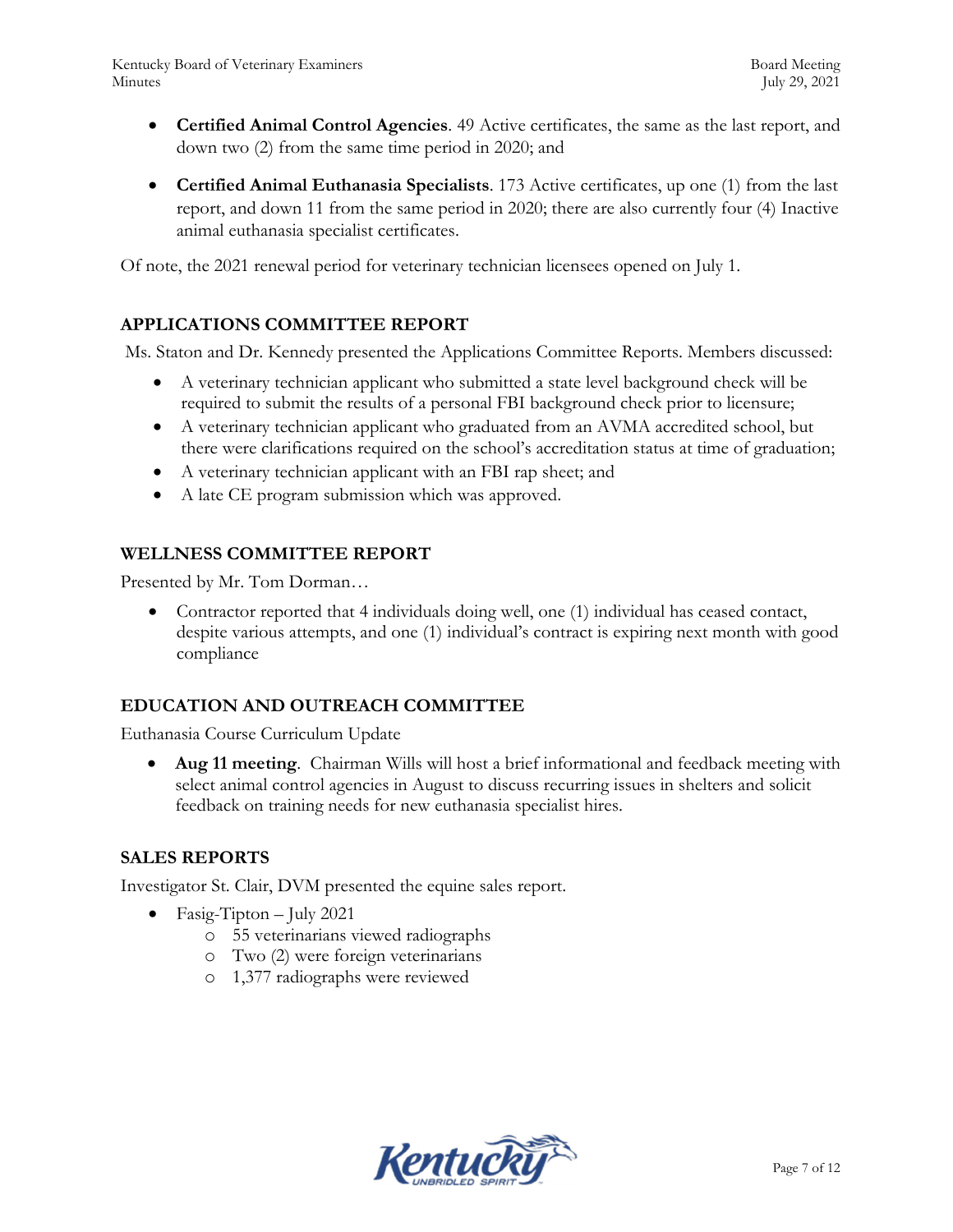### **INVESTIGATIVE REPORTS**

Investigator MJ Wixsom, DVM and Investigator Coy St. Clair, DVM presented reports from recent animal control agency investigators.

- Periodic Shelter Inspections:
	- o Boyd County Animal Control (# 149493)
	- o Bullitt County (# 147154)
	- o Friends of the Ohio County (#147151)
	- o Gallatin County Animal Shelter (# 147175)
	- o Grant County Animal Shelter (# 149491)
	- o Hardin County (#149641)
	- o Kentucky Humane Society (# 146869)
	- o Lawrence County (# 147178)
	- o Leitchfield County (# 147145)
	- o Lexington Humane Society (# 149250)
	- o Louisville Metro Animal Services (# 149464)
	- o Meade County (# 146867)
	- o Tri-County Animal Shelter (Albany) (# 147202)
	- o Wayne County (# 174808)

Chairman Wills presented topics for discussion:

- Pertinent issues from shelter inspections handout. Of note:
	- o Expired Animal Control Agency (ACA) certificates with drugs still onsite at shelter
	- o "Funeral" euthanasias
	- o Veterinarians who work at shelters having control of the drugs under their own DEA registration
	- o Notification to KBVE and DEA when staff changes at ACA
- Responsible parties for controlled substances
- KBVE Training module development
- Informational Letter to County Judge Executives

Members of the Board discussed these topics. Members directed Ms. Shane to reach out to DEA to determine how the federal agency designates a responsible party on the DEA Registration.

**A MOTION** was made by Dr. Smith to adopt a Board Policy, until such time as the Policy can be incorporated into regulation, stating that certified animal control agencies are limited to the following substances: for euthanasia, sodium pentobarbital and sodium pentobarbital with lidocaine, and for euthanasia assisted drugs, Xylazine and Acepromazine. This limitation shall not apply to a veterinarian using his or her own DEA Registration. The motion, seconded by Dr. Kennedy, passed unanimously.

The board took a brief break, 2:42 PM - 2:55 PM.

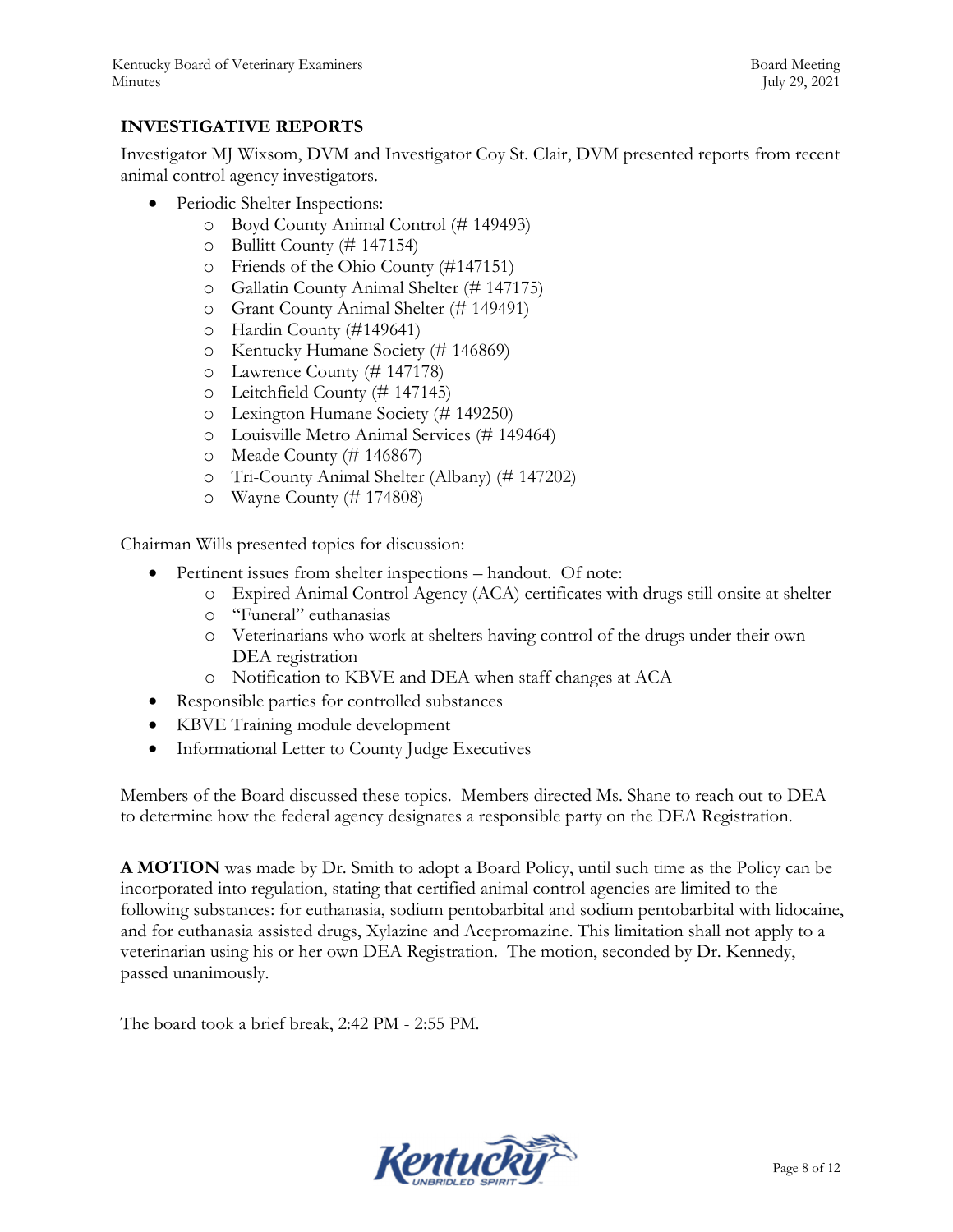### **COMPLAINTS SCREENING COMMITTEE REPORT**

Mr. Joe Bilby presented a new, modified Complaints Screening Committee Report. This report going forward will only contain information on cases where there is a new case or change in status.

- **2020-22**  closed
- **2021-10**  dismissed
- **2021-12**  dismissed
- **2021-14**  dismissed
- **2021-17**  dismissed
- **2021-20**  dismissed
- **2021-21**  closed
- **2021-22** dismissed
- **2021-23** new; dismissed
- **2021-24** assigned to investigator
- **2021-25** assigned to investigator
- **2021-27** new; tabled
- **2021-28** new; tabled
- **2021-29** new; tabled
- **2021-30** new; tabled
- **2021-31** new; tabled
- **2021-32** new; tabled
- **2021-33** new; tabled
- **2021-34** new; assigned to investigator
- **2021-35** new; tabled
- **2021-36** new
- **2021-37** new

**A MOTION** was made by Chairman Wills to accept the recommendations of the Complaints Screening Committee. The motion, seconded by Dr. Park, passed unanimously.

### **OPEN DISCUSSION / NEW BUSINESS**

Questions pending from the Board's Office – Discussion

### o **Vet Tech "relief" work**

Members of the Board discussed this request. As outlined in the request, the proposed work appears to comply with the current statutes and regulations. Members directed Ms. Shane to remind the inquirer that patients must have a valid VCPR with a veterinarian and that any treatments or prescriptions must be issued from the veterinarian prior to administration by the LVT.

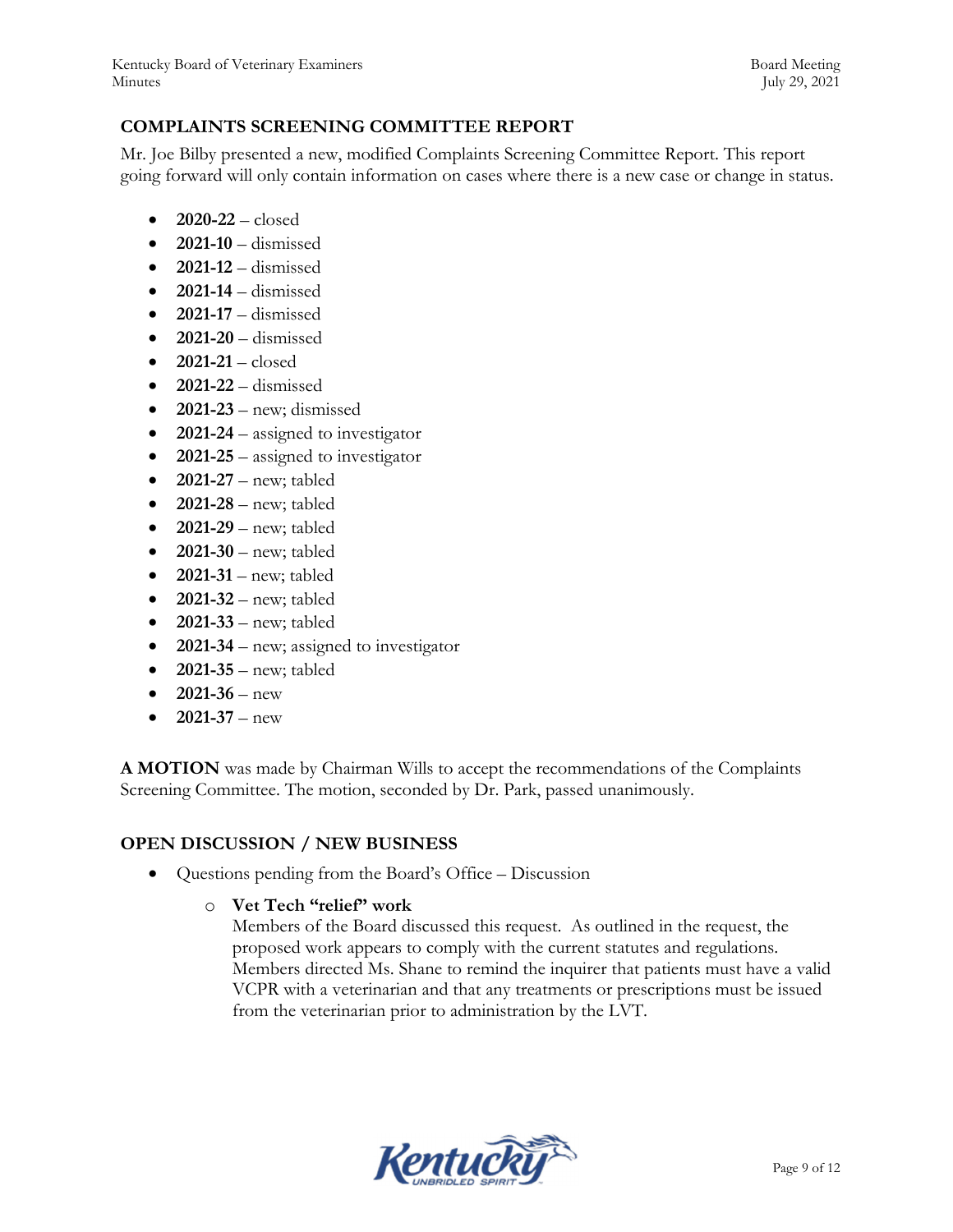#### o **After Hours care question from New Mexico**

Members of the Board discussed this inquiry. Afterhours care availability varies by demographics. KRS 321.185(1)(c) mandates that after-care be available; clinics have an obligation to inform their clients options available to the patient.

#### **KVMA Power of 10 Meeting – Aug 17**

- o KVMA invitation to Members of the Board
- o Presentations from OSV, KDFWR, CHFS, and KBVE

#### **Other Items for Discussion**

#### o **Review of ASPCA Shelter Standards of Care Document**

Members of the Board discussed this document and basic standards of care necessary to provide in shelters, temporary clinics, and all veterinary facilities in general.

Members of the Board directed Mr. Bilby and Ms. Shane to draft a policy to all licensees about discontinuing the use of inappropriate anesthesia drugs such as Rompum/Xylazine, which cause organ failure in small animals months or years following use.

Members of the Board directed Mr. Bilby and Ms. Shane to draft a regulation for a vote at the September meeting detailing specific minimum requirements for veterinary surgery for all veterinarians, to include:

- 1. no cold sterilization (this is outdated and unsanitary);
- 2. small animal patients must be intubated and have oxygen, with a means to resuscitate;
- 3. requirement to have follow-up emergency care lined up and written notification provided to clients.

#### o **New advanced degree for vet techs**

Ms. Staton just learned about an announcement today from the Animal Policy Group, Royal Canin, and LMU about an advanced degree being developed for veterinary technicians.

### **GOVERNMENT AFFAIRS COMMITTEE**

Mr. Bilby and Ms. Shane introduced the statutes for review. Members of the Board discussed edits needed to modernize the statutes presented.

#### **Practice Act Review**

- KRS NEW Criminal Background Checks for applicants and licensees
- KRS NEW Criminal Background Checks for euthanasia specialists and onsite designated mangers
- KRS 321.351 Disciplinary action -- Offenses subject to disciplinary action -- Private admonishment.

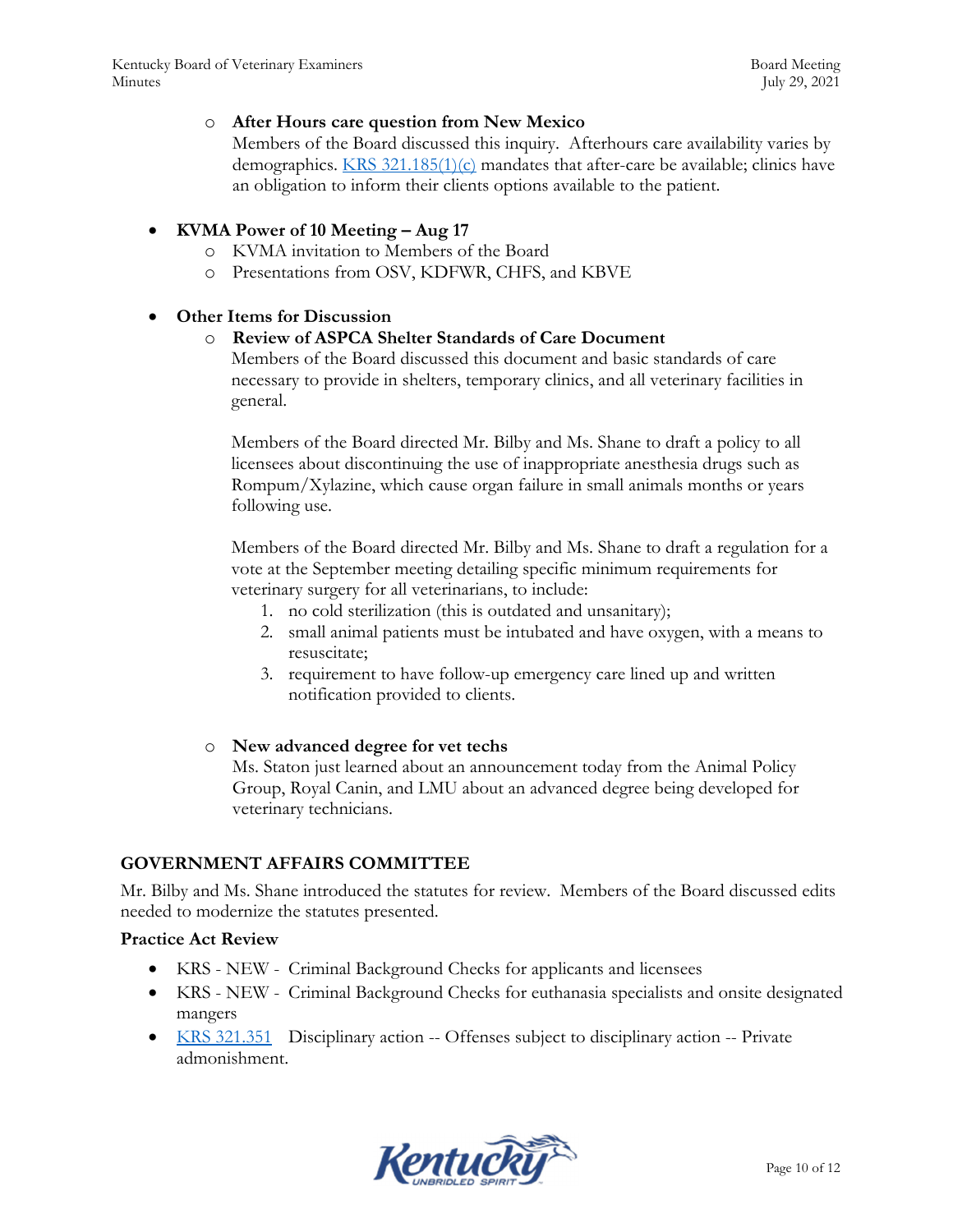- KRS 321.353 Emergency order for immediate, temporary suspension of license when disciplinary action, investigation, or initiating complaint is pending if the order is necessary to protect the public
- KRS 321.360 Hearings by board Appeal
- KRS 321.990 Penalty for violation of KRS 321.190

#### **Slated for August Meeting:**

- KRS 321.207 Certification of animal control agencies and animal euthanasia specialists
- KRS NEW Renewal of certificates for Animal Euthanasia Specialists and Animal Control Agencies -- Fees -- Expiration and termination of certificates -- Reinstatement -- Continuing education – Retired or inactive certificate status
- KRS NEW Veterinary Practice Ownership Corporate Ownership Responsible Parties
- KRS NEW Practice of Veterinary Technology (see AAVSB PAM)
- KRS 321.441 Veterinary technician's license -- Qualifications -- Scope of practice --Annual fee – Exception (See AAVSB Scope of Practice – Veterinary Technicians document)
- KRS NEW Renewal of veterinary technician license -- Fees -- Expiration and termination of license -- Reinstatement -- Continuing education – Retired or inactive licensure status
- KRS 321.443 Veterinary assistants

### **FUTURE MEETING DATES**

**A MOTION** was made by Ms. Staton to add a Board Meeting on October 28 for further review and finalization of the Practice Act Modernization package. The motion, seconded by Dr. Park, passed unanimously.

- Thu, Aug  $12$  Special Meeting  $\omega$  9:00 AM EDT OSV
- Thu, Sep 23 Regular Meeting  $\omega$  1:00 PM EDT OSV
- Thu, Oct 28 Special Meeting  $\omega$  9:30 AM EDT OSV

### **Industrial Hemp**

Dr. Smith presented information from his research into cannabis/industrial hemp.

- 2018 Cornell Study "Pharmacokinetics, Safety, and Clinical Efficacy of Cannabidiol Treatment in Osteoarthritic Drugs" by Gamble, Boesch, Frye, et. al.
- Spoke with representatives from veterinary boards of Indiana, Ohio, Tennessee, Virginia, and West Virginia – all refer to policy of their state pharmacy board –
	- o CBD is not a controlled substance, so no scope / nothing to enforce
	- o Product is completely unregulated provided concentration of THC does not exceed allowable limit of 0.300%
	- o The only limitation is that you cannot make efficacy claims without FDA approval of the substance, which CBD does not currently have.

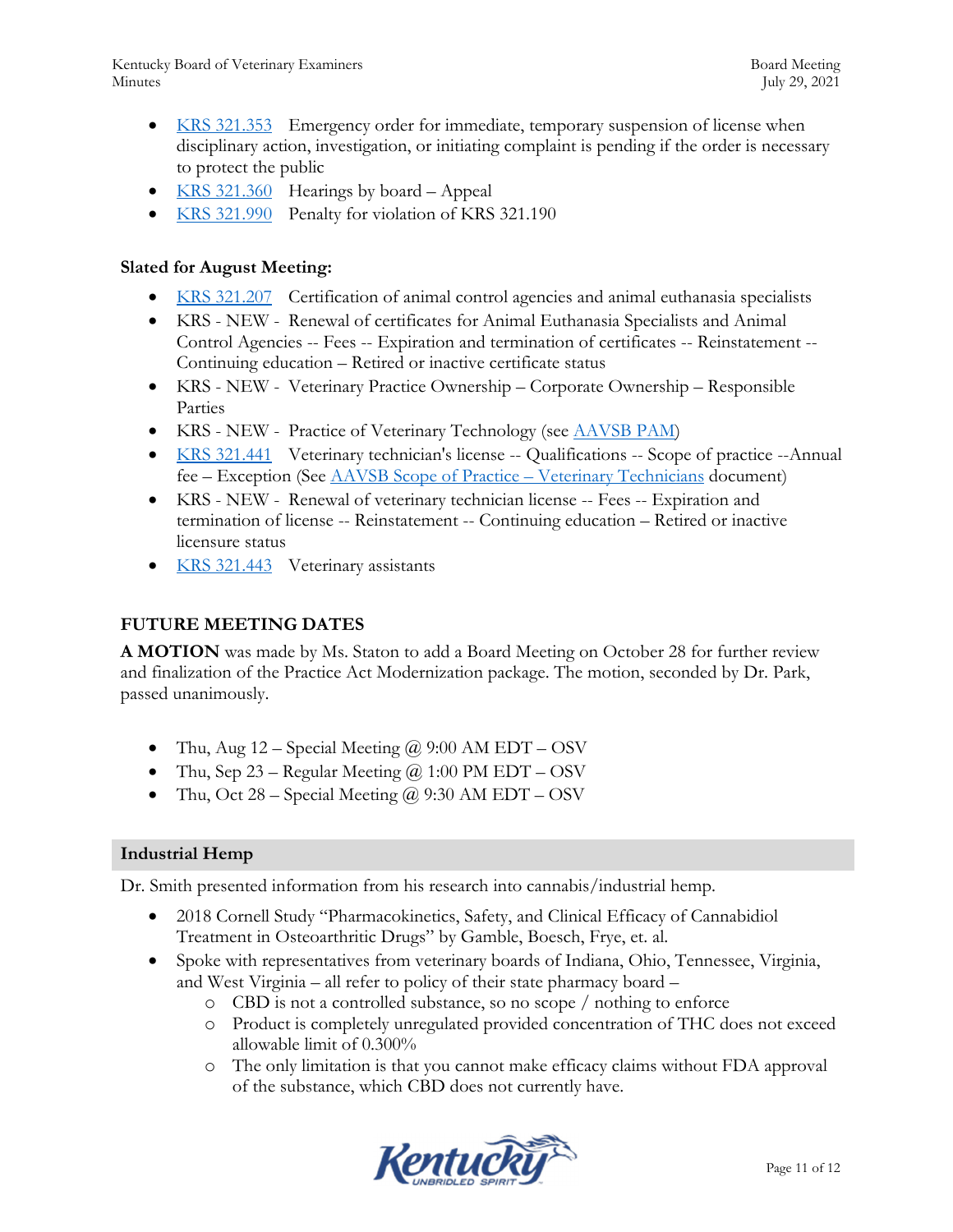Kentucky Board of Veterinary Examiners Minutes

**Board Meeting** July 29, 2021

- More are underway, including blind and double-blind studies  $\bullet$
- $\bullet$ AVMA has pulled back from making recommendations

Members of the Board discussed current research and next steps for Kentucky. Members directed Ms. Shane to amend the KBVE website to add a prohibition for licensees, clearly stating not to make claims of efficacy.

#### ADJOURNMENT

Chairman Wills adjourned the meeting at 4:12 pm.

These Meetipe Minutes Nere approved by the Board on September 23, 2021.

Steven J. Wills, DVM, Chairman of the Board

Minutes Recorded by: Minutes Reviewed by:

PRESIDING OFFICER: Steven J. Wills, DVM, Board Chairman Michelle M. Shane, Executive Director Joe A. Bilby, Legal Counsel

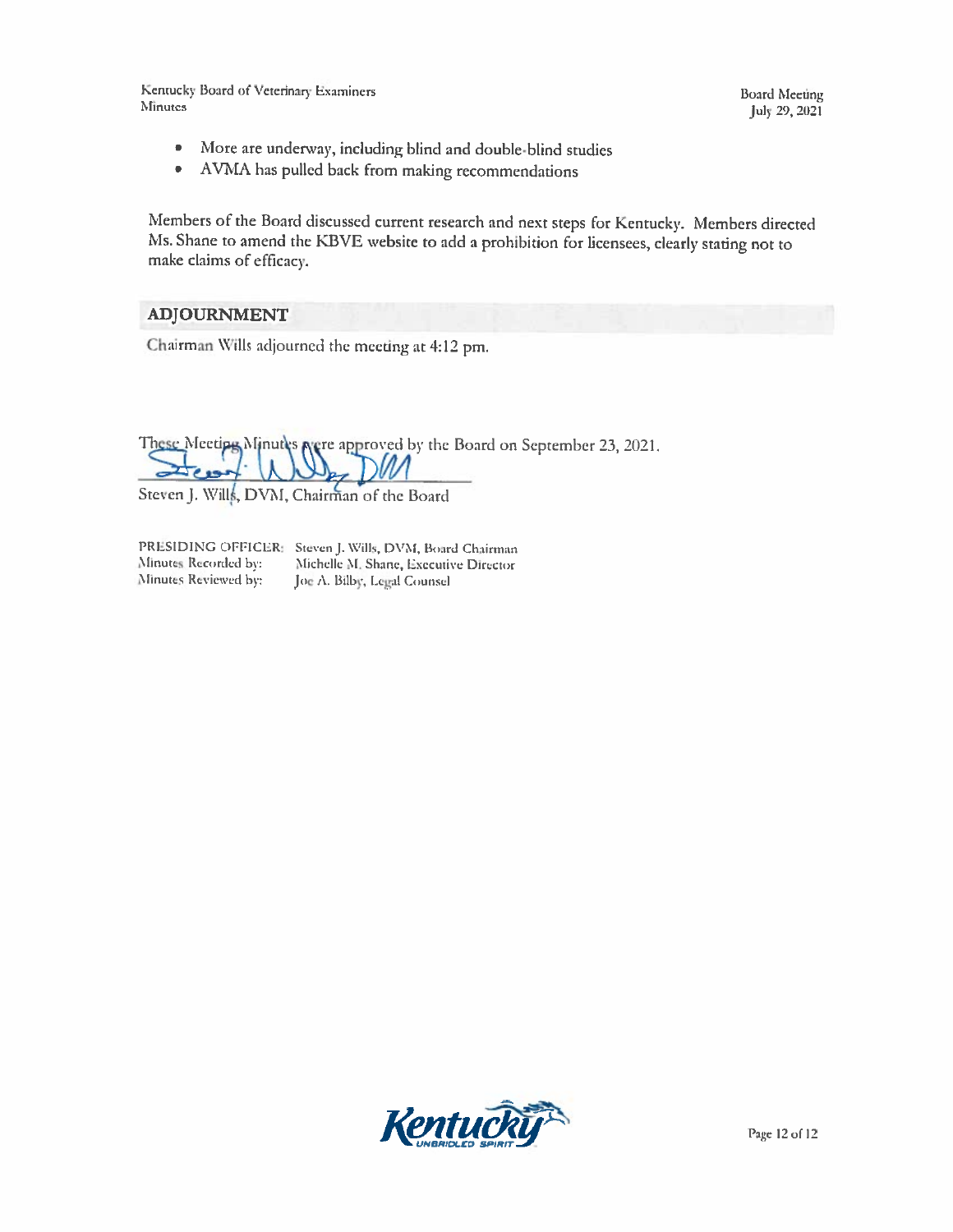

# **KENTUCKY BOARD OF VETERINARY EXAMINERS**

107 Corporate Drive, Second Floor, Frankfort, KY 40601 Office: 502-782-0273 • Fax: 502-695-5887 kybve.com  $\bullet$  yet $(\partial_k ky.gov)$ 

### **Meeting Agenda July 29, 2021 Meeting Location: Office of the State Veterinarian 109 Corporate Drive, Frankfort, KY 40601**

### **Citizens and observers may attend the meeting virtually.**

# **Join Zoom Meeting**

<https://us02web.zoom.us/j/84377995851?pwd=ZGJrbUo4dXBGbUNKS1l3b1FYdE5Kdz09> **Meeting ID**: 843 7799 5851 // **Passcode**: 976660 One tap mobile @ +13017158592,,84377995851# US (Washington DC)

13126266799,,84377995851# +US (Chicago)

Dial by your location; Meeting ID: 843 7799 5851

+1 301 715 8592 US (Washington DC), +1 312 626 6799 US (Chicago), +1 929 436 2866 US (New York), +1 253 215 8782 US (Tacoma), +1 346 248 7799 US (Houston), +1 669 900 6833 US (San Jose)

# 10:00 AM **COMMITTEE MEETINGS – CLOSED TO THE PUBLIC**

- Complaints Screening Committee
- Applications Committee

# 1:00 PM **CALL TO ORDER**

# **ROLL CALL / ESTABLISHMENT OF QUORUM**

# **CONFIRMATION OF PUBLIC NOTICE**

# **READING OF MISSION STATEMENT**

# **CONSENT AGENDA**

- Board Meeting Minutes from May 27, 2021 and June 17, 2021
- Budget Expenditures since 5/27 meeting
- Applications Committee Report on New Applications
- Applications Committee Report on New CE Requests
- Approval of Board Per Diem and Mileage

### **BUSINESS AGENDA**

# **BUDGET MATTERS**

KVMA partnership and E&O Initiative in 2022

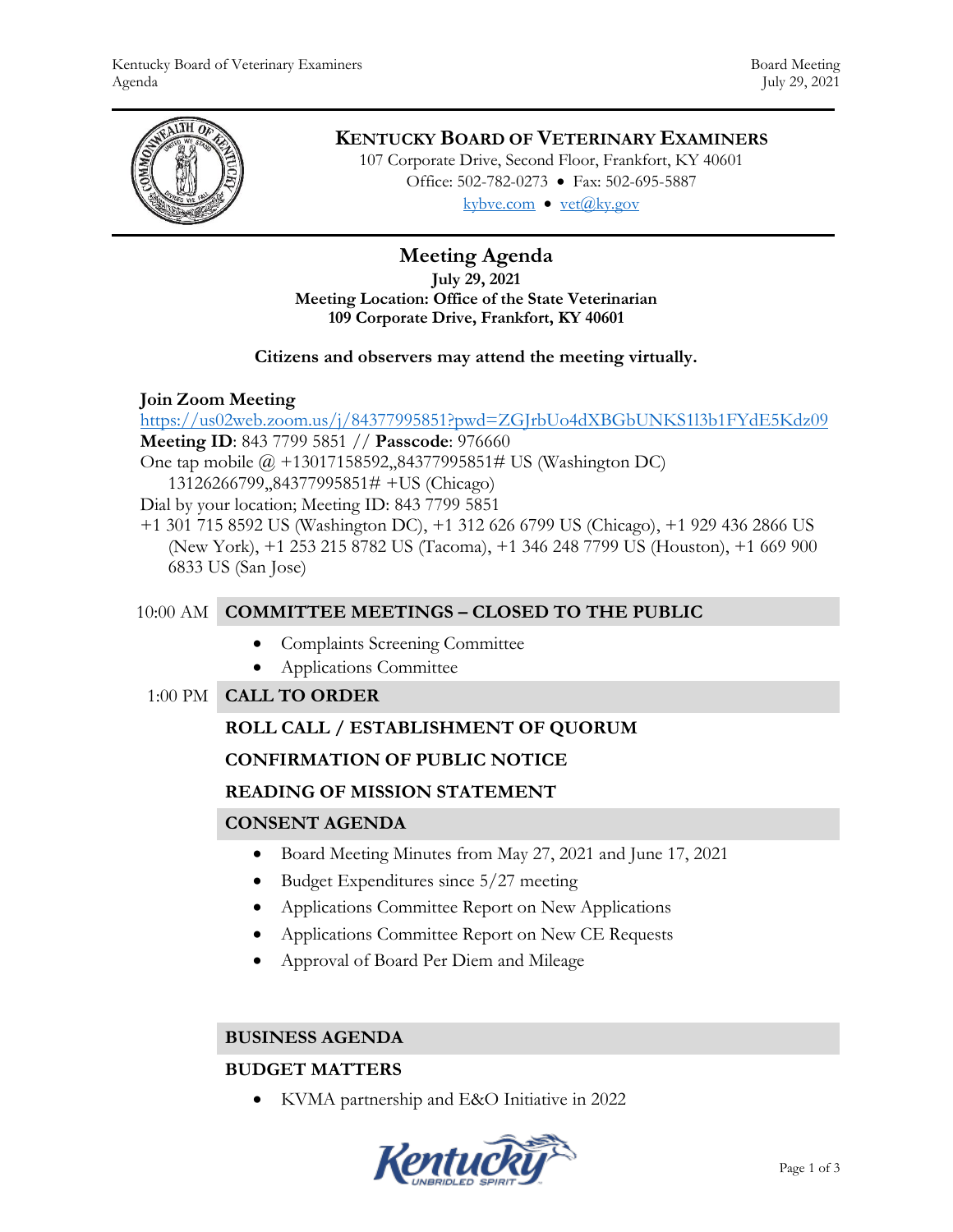- KVMA Conference Registration for Staff
- Kentucky Agricultural Council (KAC) Membership <http://www.kyagcouncil.org/about.html>

### **OLD BUSINESS**

- New Hire
- Report from Operation Coal Country Mission
- AAVSB Updates

### **LICENSURE STATUS REPORT**

• Opening of Veterinary Technician cycle

### **APPLICATIONS COMMITTEE REPORT**

### **WELLNESS COMMITTEE REPORT**

# **EDUCATION AND OUTREACH COMMITTEE**

- Euthanasia Course Curriculum Update
	- o Aug 11 meeting with shelter trainers
	- o Shelter standards of care

### **SALES REPORTS**

• Fasig-Tipton – July 2021

### **INVESTIGATOR REPORTS**

- Periodic Shelter Inspections
- Discussion topics

### **COMPLAINTS SCREENING COMMITTEE REPORT**

### **OPEN DISCUSSION / NEW BUSINESS**

- Questions pending from the Board's Office o Vet Tech "relief" work
- KVMA Power of 10 Meeting Aug 17
- Other Items for Discussion

### **GOVERNMENT AFFAIRS COMMITTEE**

Practice Act Review

KRS - NEW - Criminal Background Checks for applicants and licensees